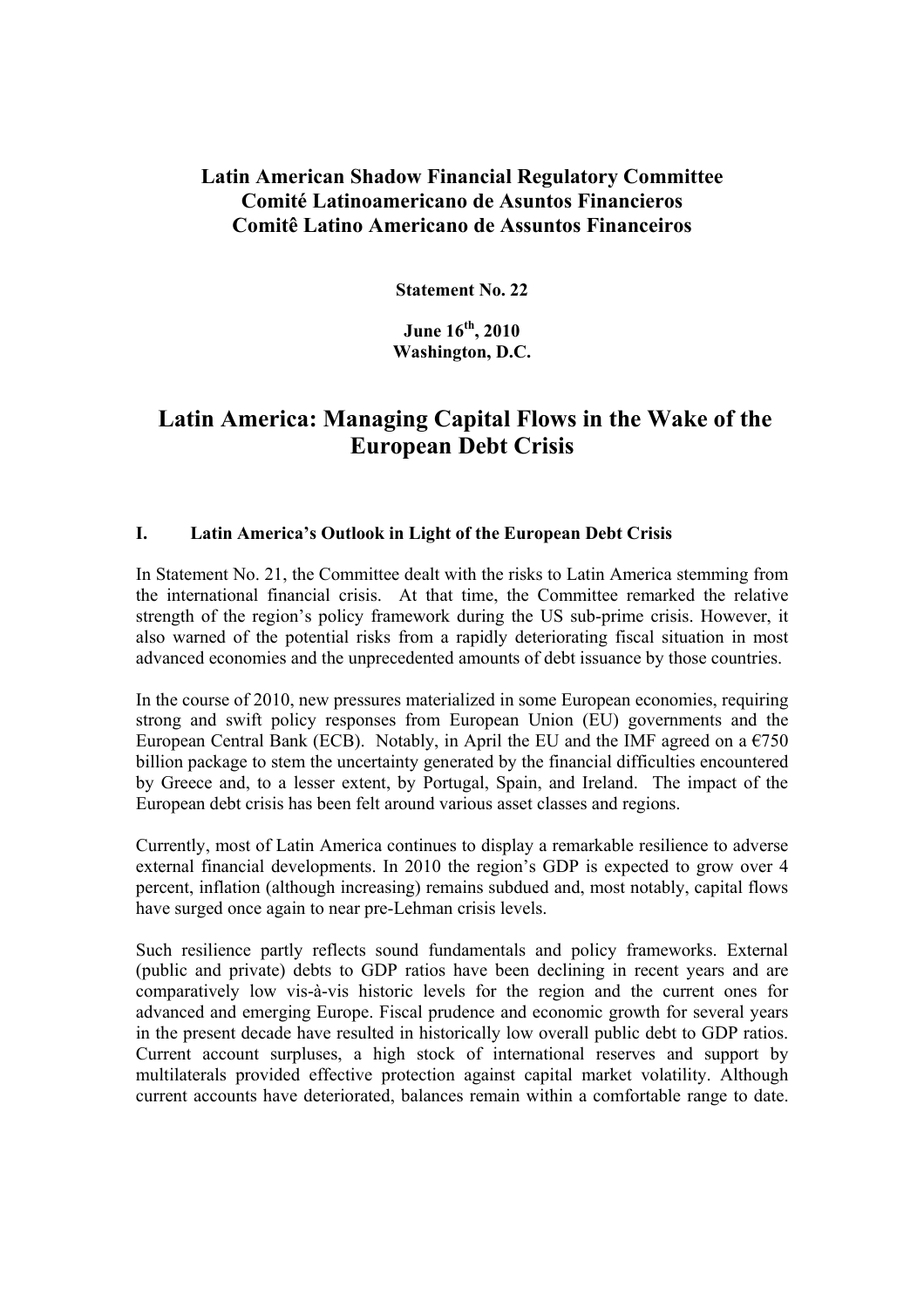For the first time in recent history, country-risk spreads of a number of Latin American economies stand below those of some advanced economies.

Although the European Debt Crisis is still unfolding and its full consequences remain still to be seen, **the Committee believes that the advanced economies' central banks and governments, and international financial institutions, have the means to avoid a new global financial panic along the lines of the post-Lehman collapse in 2008.** In such scenario, growth is likely to be sluggish in the advanced economies as fiscal consolidation and private deleveraging take place. Hence, international interest rates are likely to remain exceptionally low for the foreseeable future. In such an environment, Latin America may face a period of sustained and large capital inflows.

#### **II. The Region's Policy Challenges and Opportunities**

The prospect of an extended period of surging capital inflows poses significant risks and policy challenges but generates meaningful growth opportunities.

Reflecting a resurgence of economic growth, a number of countries in the region are already facing deterioration in their current account balances, and are starting to experience inflationary pressures. While central banks have stepped-up their foreign exchange intervention and sterilization efforts in response to the surge in capital inflows, currency appreciation pressures remain strong. In addition, central banks in the region are adopting a tighter monetary policy. In the presence of highly expansionary monetary policies in the advanced economies, relatively higher domestic interest rates in Latin America are likely to stimulate further inflows of short-term capital, reinforcing domestic currency appreciation pressures.

**The Committee notes that massive capital inflows may heighten the risk of large current account deficits and real currency appreciation.** The deterioration in current account balances that accompanies the surge in capital inflows may result in a renewed process of accelerated growth in external indebtedness. In such a context of ample liquidity in international financial markets, the private sector is likely to play the central role in taking on external debt. Debt surges of the private sector require close monitoring as it is often the case that they turn out to end up being assumed by the public sector at times of crisis. Moreover, even if fiscal policy appears to be sound, it may in fact turn out to be highly expansionary on a cyclically adjusted basis. Fiscal finances tend to appear deceptively solid during booms as revenues are boosted by strong economic growth.

**The Committee believes that large capital inflows also induce a rapid expansion in bank credit and create the conditions for the emergence of asset price bubbles.** There is ample international experience that credit booms, if left unchecked by regulators, are often accompanied by a significant underestimation of underlying credit risk. Because private decision making at financial institutions does not fully internalize their contribution to potential systemic risks, what at one time may appear profitable banking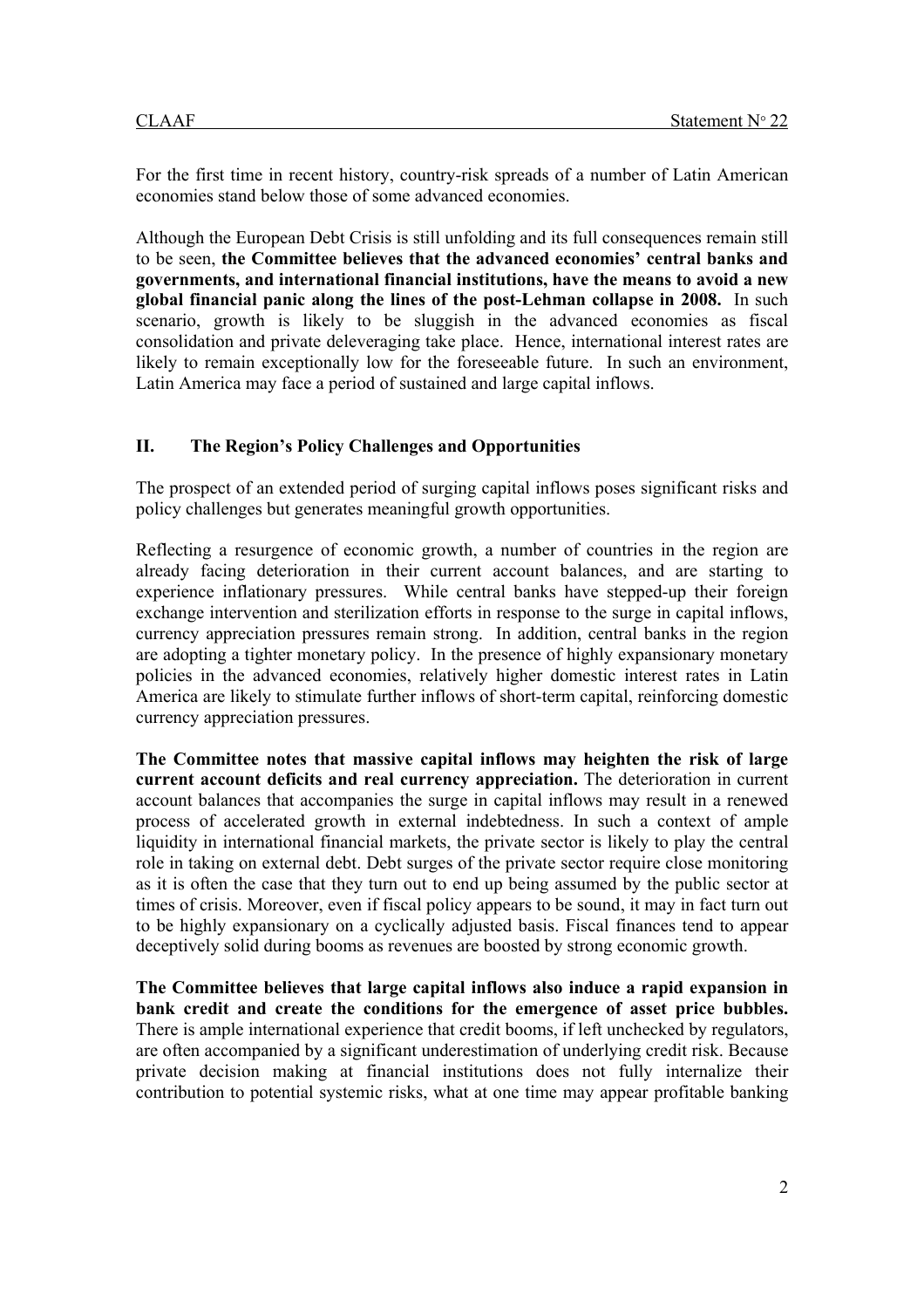business may turn into a major headache when macroeconomic conditions reverse. Credit booms have often ended in credit contractions and, possibly, in costly banking crises.

To be sure, the resurgence of capital flows is not a new phenomenon in the region. In fact, similar issues occupied the Committee's discussions in April 2004, when it issued its Statement No. 10. At that time, the principal concerns and recommendations highlighted by the Committee were to strengthen primary fiscal surpluses, to reduce public debt to GDP ratios, and to improve liquidity management by both accumulating international reserves and lengthening the maturity structure of public debts.

**In the Committee's view, the difference at the present conjuncture is that initial macroeconomic conditions are significantly better than in previous episodes of capital inflows faced by the region.** In particular, current account balances exhibit either a surplus or a relatively small deficit position. Public debt ratios (domestic and external) are at the lowest levels in decades, and most countries in the region have had in place for some time strong financial prudential regulation and supervisory frameworks as well as more flexible monetary policies in a moderate to low inflation environment.

**Despite the central policy challenges highlighted above, the Committee believes that the prospect of a relatively long period of sustained and large capital inflows also generates significant opportunities.** Sustained capital inflows provide the opportunity of consolidating an environment that is conducive to strong investment and economic growth. A period of ample international liquidity and low interest rates favors tapping long-term funding and attracting foreign direct investment flows.

However, **the Committee notes that capitalizing on these opportunities requires ensuring that capital inflows do not exacerbate major existing inefficiencies.** This means removing distortions in labor, goods, and financial markets in order to raise total factor productivity, improving infrastructure, and strengthening the budgetary decisionmaking process. More importantly, not undertaking the necessary reforms may mean more than simply missing opportunities. It may amplify the effects of existing distortions. Enabling Latin America to reap the benefits from sustained long-term capital inflows opens the region's prospects to consolidate a qualitative step forward in terms of growth and social progress.

# **III. Policy Recommendations**

A surge in capital inflows requires a combined policy response aimed at moderating the pace of private sector borrowing as well as reinforcing the public sector's instruments to manage systemic liquidity risk.

Central banks have primarily focused on short-term interest rates and inflation targets. Financial stability considerations would suggest that more attention should be paid to credit aggregates and asset prices. Macro prudential regulations in the banking system are critical to manage private sector inflows. Broadly, this encompasses quantitative credit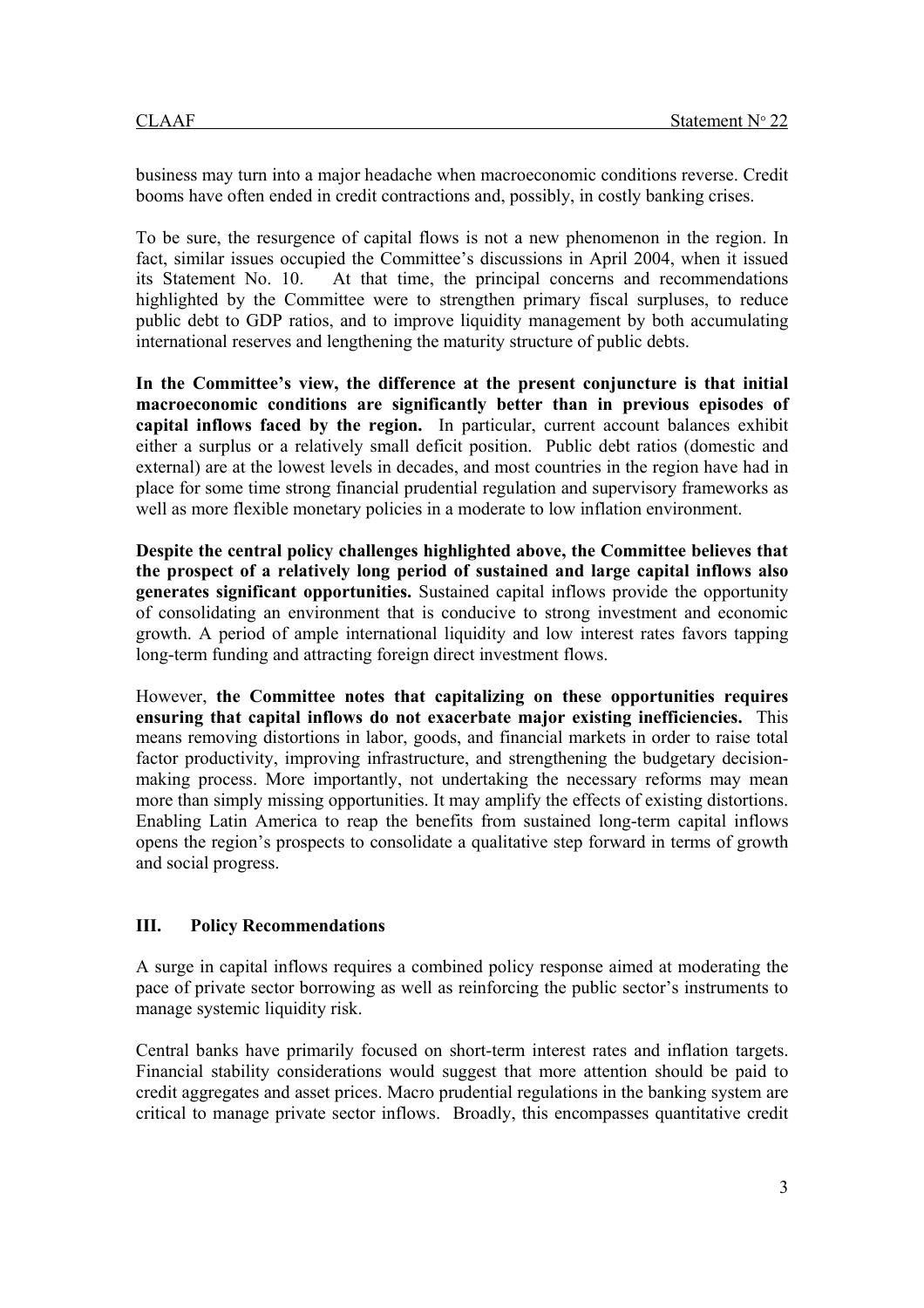measures or targets. Liquidity requirements on both domestic and foreign short-term banking sector liabilities help reduce the incentive to excessively expand bank credit funded with low-cost, short-term liabilities that increase the banking system's exposure to the systemic liquidity risk associated with credit boom-bust cycles. At the same time, in order to tackle the potential underestimation of credit risk that accompanies periods of easy credit conditions, **the Committee recommends that serious consideration be given to the adoption of counter-cyclical loan loss provisions and margin requirements on collateralized lending in the banking system.**

Combined with these regulatory actions, conventional macroeconomic fiscal and monetary policy actions should be adopted to ensure that the public sector maintains adequate capacity to respond to the effects of potential reversal of capital flows, and to ensure that fiscal policy does not reinforce the expansion of private sector demand. Hence, **the Committee believes that there is room for further accumulation of international reserves in response to a surge in capital inflows. At the same time, governments should adopt multi-period, cyclically-adjusted budgetary frameworks so as to preferably fund the accumulation of reserves with genuine fiscal revenues. Moreover, governments should maintain fiscal restraint so as to reduce or at least maintain public debt to GDP ratios at current levels, and should strive to lengthen the maturity profile of the domestic and external public debt.**

In the current international context, there has been a revival of the discussion on the potential effectiveness and desirability of capital controls as a complementary tool to deal with surges in external short-term capital inflows. The discussion is particularly difficult because the term "capital control" encompasses a large number of very diverse measures and span different experiences across the world, some of them successful and some other not. With all the appropriate caveats, specific permanent measures such as the adoption of minimum maturity requirements on foreign borrowing, the imposition of a tax on short-term capital inflows (along the lines of the Chilean variety) may contribute to lengthen the maturity composition of external inflows and in some cases reduce overall flows. However, **the Committee warns against widespread administrative measures that restrict outflows or inflows irrespective of whether they imply a change in net foreign assets, or emergency interventions that generate uncertainty regarding the foreign investment climate.**

The policy recommendations just discussed aim at reducing the systemic risks associated with a potential surge in capital inflows to the region. However, to ensure that capital inflows finance a sustainable expansion of investment requires decisive actions by governments aimed at fostering an increase in productivity and at reducing existing distortions in labor, goods, and financial markets. An important element is the establishment of a stable financial infrastructure conducive to the development of deep equity and long-term debt markets.

In order to improve the quality of public investment, governments can resort to the establishment of public-private partnerships (setting up an adequate legal framework), and should take decisive actions to upgrade their budgetary process by focusing on long